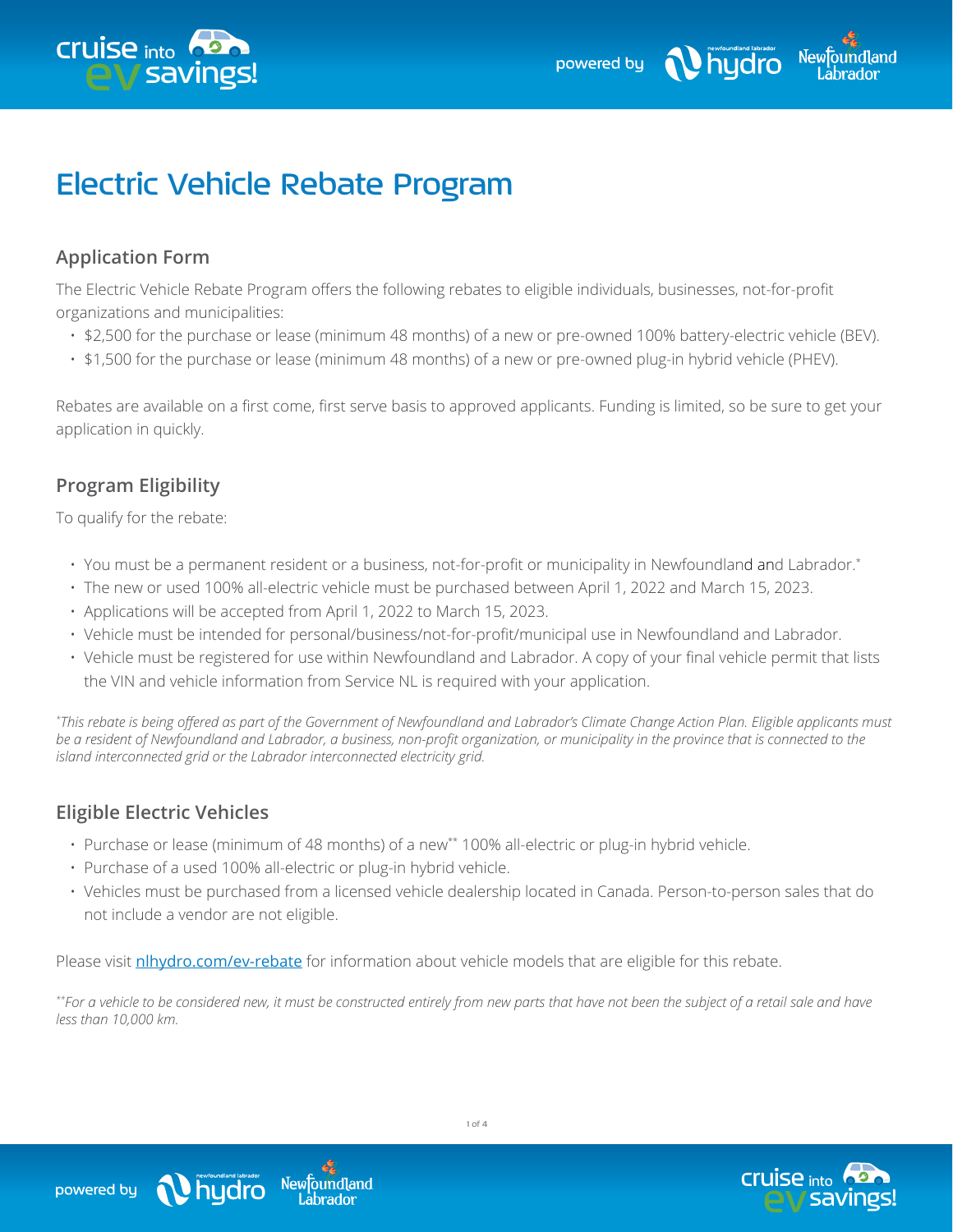## **Applicant Information**

Please complete all fields below. All fields marked with an asterisk (\*) are required.

Email is the preferred form of communication and will speed up processing of your rebate. If you do not have an email address, you may list the email of a family member. If listed below, you are authorizing us to communicate with them on your behalf.

| First Name*                                                | Last Name*     |              |            |
|------------------------------------------------------------|----------------|--------------|------------|
| Organization Name (for businesses and municipalities only) |                |              |            |
| Email*                                                     |                |              |            |
| Address*                                                   |                |              |            |
| <b>Street Address</b>                                      | Address Line 2 |              |            |
| City                                                       | Province       | Postal Code  |            |
| Daytime Phone*                                             | Home Phone     |              |            |
| Driver's License Number*                                   |                | Expiry Date* |            |
| Personal use                                               |                | Personal use | MM/DD/YYYY |
| How did you hear about this EV rebate?                     |                |              |            |
| Why did you decide to purchase an electric vehicle?        |                |              |            |

#### **Vehicle Information - 100% All-Electric or Plug-in Hybrid Only**

Newfoundland

Labrador

Nieuteundland labrador

powered by

| Vehicle Identification Number*                                   |                                             |    |
|------------------------------------------------------------------|---------------------------------------------|----|
| License Plate Number*                                            | Manufacturer*                               |    |
| Model*                                                           | Year*                                       |    |
| Is the vehicle*<br>Pre-Owned<br><b>New</b>                       | Conditions*<br>Purchase<br>Finance<br>Lease |    |
| Mileage on Odometer at time of Purchase*                         |                                             |    |
| Date of Vehicle Purchase*<br>MM/DD/YYYY                          | Manufacturer Suggested Retail Price (MSRP)* |    |
| Purchase price of vehicle (after tax)*                           | Have you installed a home charger?* Yes     | No |
| Do you have other plug-in hybrids or all-electric vehicles?* Yes | - No                                        |    |
| Please list the make and model of all other EVs you own:         |                                             |    |



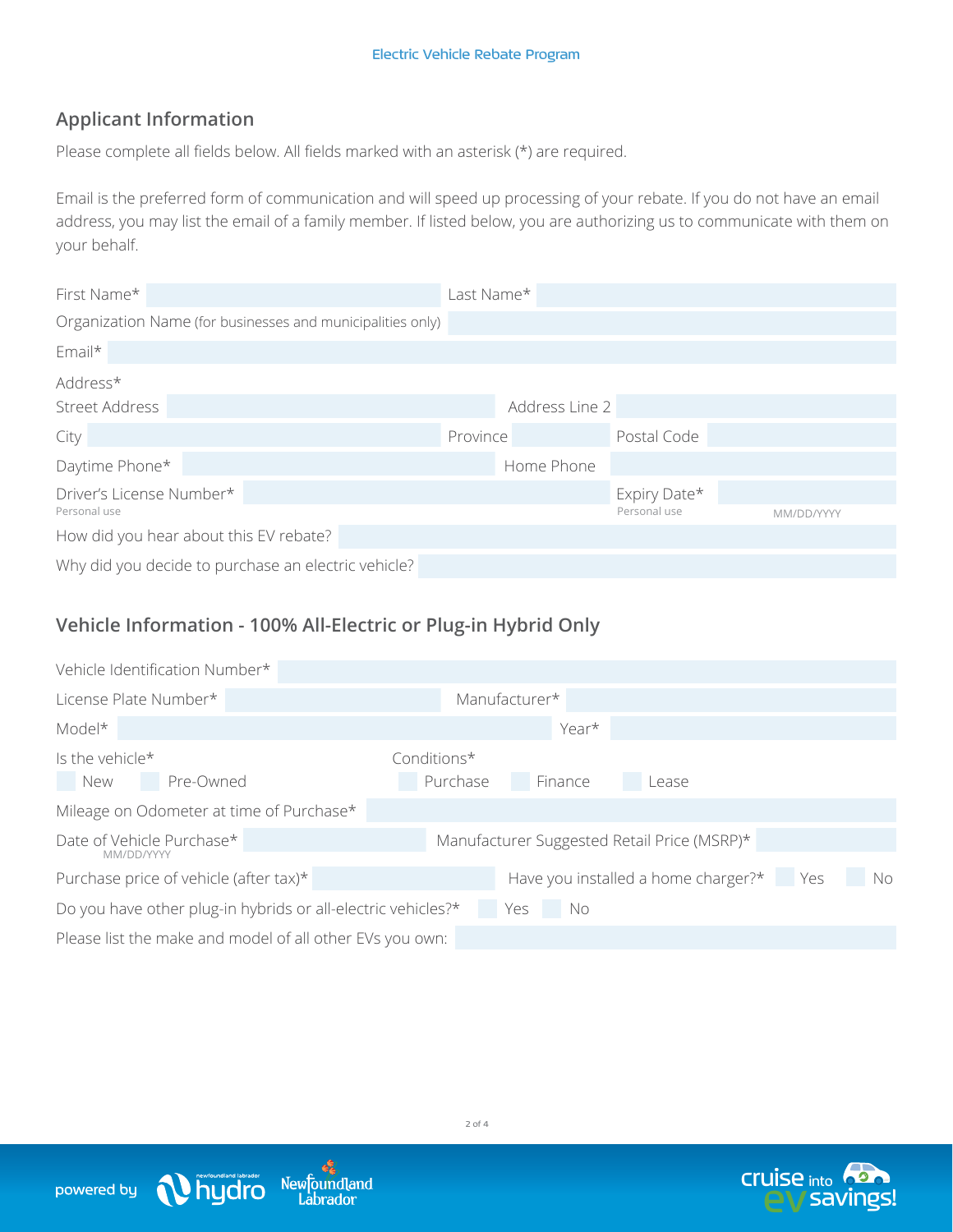## **If you traded, sold or retired a vehicle at the time of your EV purchase, please tell us:**

| Manufacturer                  | Model                   |  |  |
|-------------------------------|-------------------------|--|--|
| Year of Vehicle               | Mileage on Odometer     |  |  |
| <b>Dealership Information</b> |                         |  |  |
| Dealership Name*              | Salesperson Name*       |  |  |
| Salesperson Email*            |                         |  |  |
| Address                       |                         |  |  |
| Street Address                | Address Line 2          |  |  |
| City                          | Postal Code<br>Province |  |  |

#### **Bill of Sale/Lease Contract**

Your application must include a copy of the final bill of sale/lease contract (minimum 48-month lease) from an authorized dealer for the electric vehicle, dated between April 1, 2022 and March 15, 2023.

#### **Vehicle Registration**

Your application must include proof that your all-electric vehicle is registered for use within Newfoundland and Labrador. Please provide a copy of your final vehicle permit that lists the VIN number and vehicle information from Service NL. Applications or receipts are not proper documentation.

#### **Declaration and Consent**

I acknowledge that I am a permanent resident or business/not-for-profit/municipality of Newfoundland and Labrador and this vehicle is required to be registered in and intended for use in Newfoundland and Labrador. I acknowledge that I will be immediately liable to Newfoundland and Labrador Hydro, without setoff or counterclaim, for the whole of this rebate amount if the vehicle does not remain in or return to the province of Newfoundland and Labrador.

I declare that I am the registered vehicle owner and that the information on this form is accurate and complete. I acknowledge that this rebate does not constitute an endorsement or approval by Newfoundland and Labrador Hydro, the Government of Newfoundland and Labrador or their employees, affiliates, contractors, or assigns of any goods or services furnished or rendered in connection with this Program.

I understand that if I do not meet all the conditions and terms set out in this application, the application review process may be delayed or the application may be deemed ineligible for the rebate.

 $\Box$  I give permission to be contacted by email for the purposes of participating in a survey regarding my experience, receiving news, updates and promotions regarding electric service and related services and programs. You can withdraw your consent at any time. Please refer to our Privacy Policy or contact us for more details.



Newtoundland

àbrador

hudro